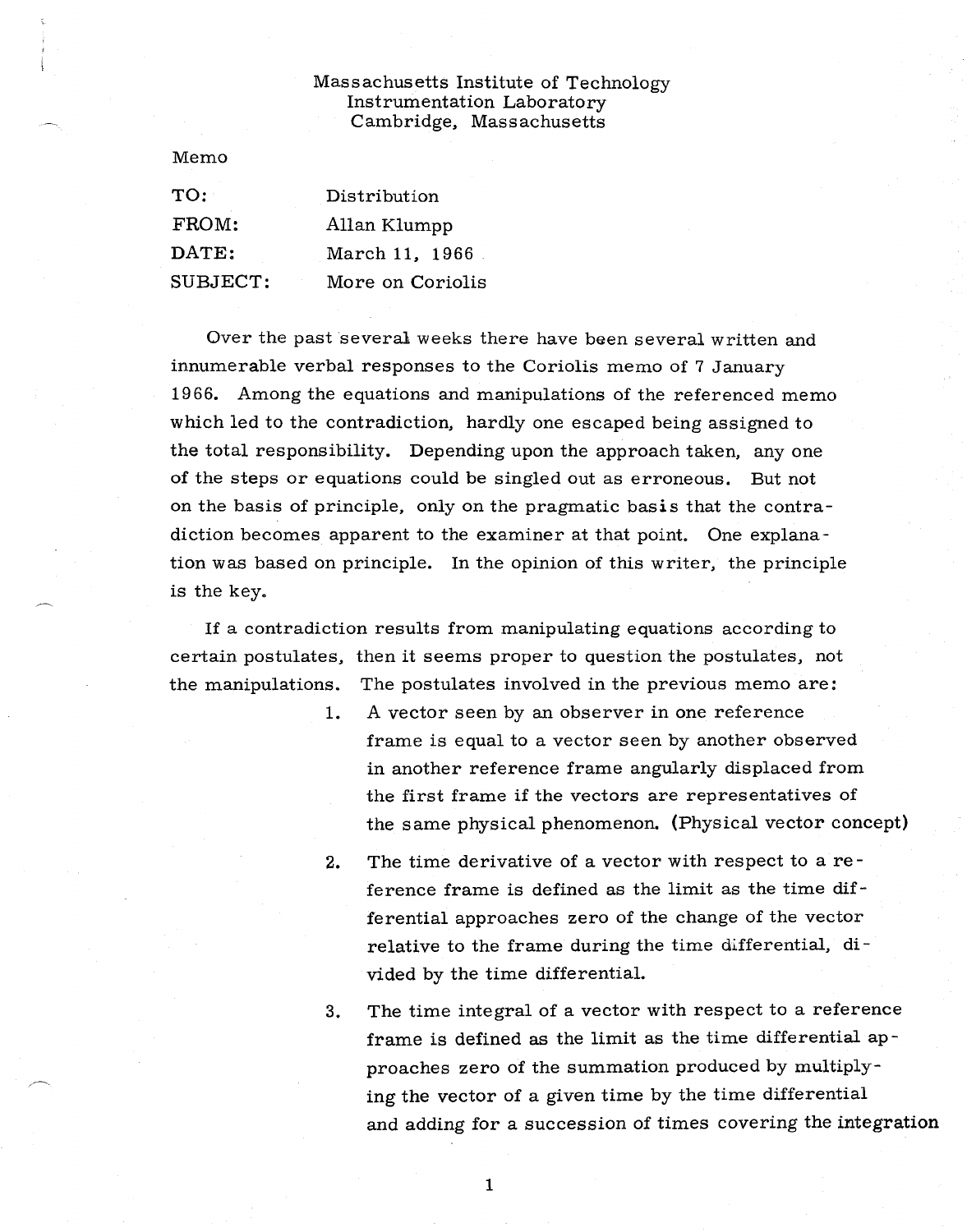interval, where each successive time is advance by the time differential.

- 4. If equal vectors are integrated with respect to the same frame over the same time interval, then the results are equal.
- 5. If equal vectors are added to or subtracted from equal vectors, then the resulting vectors are equal.

If a contradiction results from manipulations according to these postulates, then it would seem the postulates are inconsistent. Professor Hollister of the Department of Aeronautics and Astronautics, MIT, has singled out postulate 3 stating, " the integral of a physical vector is not defined". In the absence of postulate 3 the other postulates apparently are consistent in that, to this writer's knowledge, no contradiction can be produced by manipulating equations according to the remaining postulates.

The integration attempted in the memo, Ref. 1, could not properly be defined because the vector form of equations does not explicitly relate vectors to any frame. Thus the vectors were not related to the frames in which the integration was attempted.

The choice of a postulate to be discarded seems arbitrary. In fact it seems unreasonable to build a mathematical structure in which differentiation is defined, postulate 2, but integration is not, postulate 3. It would seem more reasonable to this writer to replace postulate 1 by a new postulate which does relate vectors to their reference frames.

It can be argued that postulate 1 as written above is unreasonable. The purpose of a reference frame is to define the direction of the vector. Even though the same physical phenomenon is represented in two reference frames, it does not seem reasonable to say the same vector is involved, or that the vectors are equal, because the directions with respect to angularly displaced frames are not the same.

This argument can be used to rework postulate 1 such that a consistent mathematical structure can be built upon all the postulates, 1 through 5. The reworked postulate 1 might read:

A vector seen by an oversver in one reference frame

 $\overline{2}$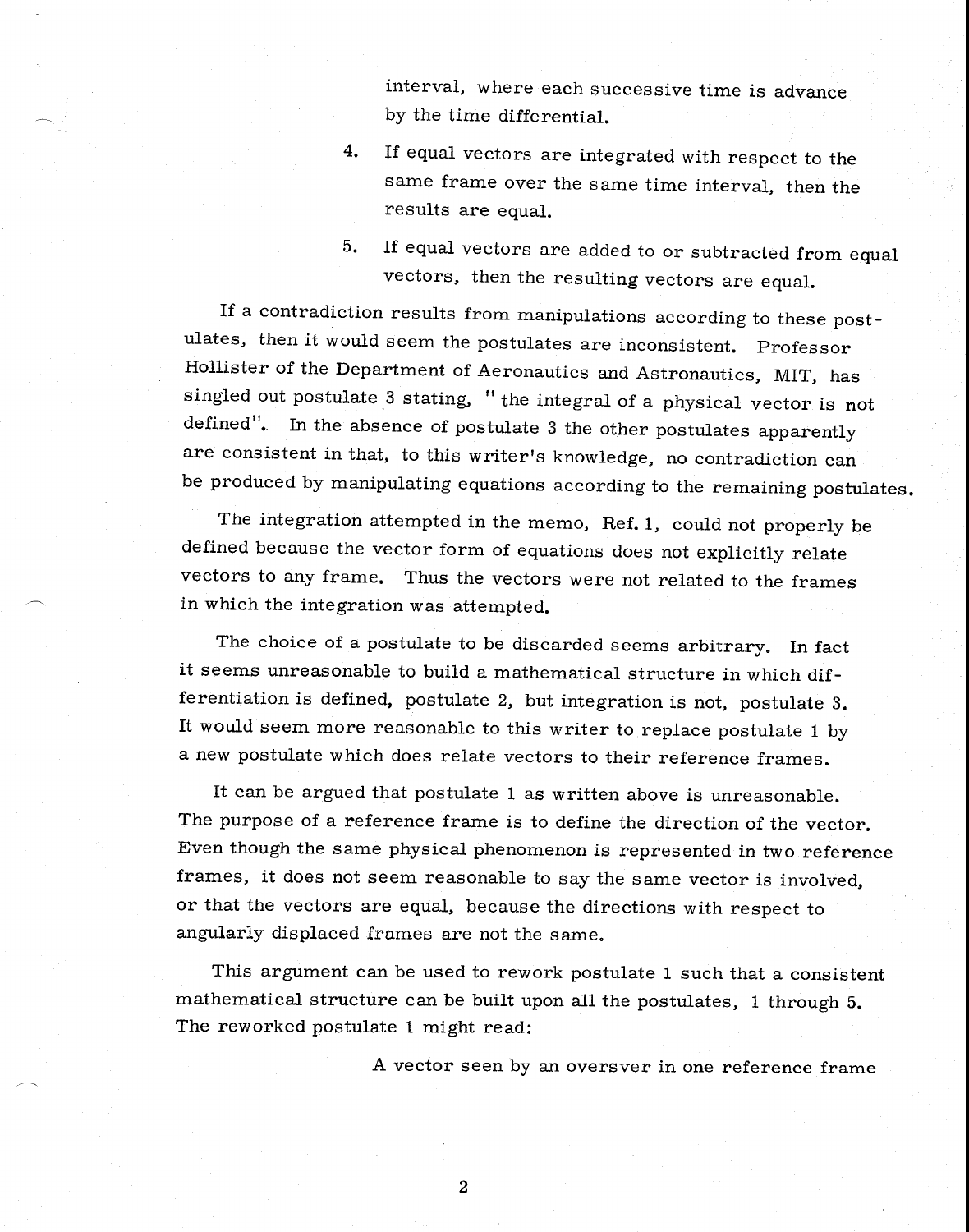is equal to the vector resulting from transforming a vector seen by another observer in another reference frame angularly displaced from the first frame if the vectors seen by the observers are representatives of the same physical phenomenon and if the transformation correctly accounts for the relative angular displacement of the reference frames.

By the original postulate (1) it may be written for a given physical vector observed with respect to two reference frames B and S

## $V_S = V_B$

whereas by the reworked postulate 1 this relationship must be written

$$
\underline{v}_{S} = T \underline{v}_{B}
$$

where T is the transformation between the frames.

If one chooses a consistent set of postulates excluding postulates 3 and 4, then the Coriolis equation as customarily written is consistent with them. If one chooses a consistent set of postulates including pos tulates 3, 4, and the reworked postulate 1, then the Coriolis equation as customarily written is inconsistent with the postulates. It may be made consistent by writing it as follows:

$$
\underline{G}_{S} = T \left( \underline{G}_{B} + \underline{\omega}_{B} * \underline{G}_{B} \right),
$$

where T is the time varying transformation to space coordinates from body coordinates.